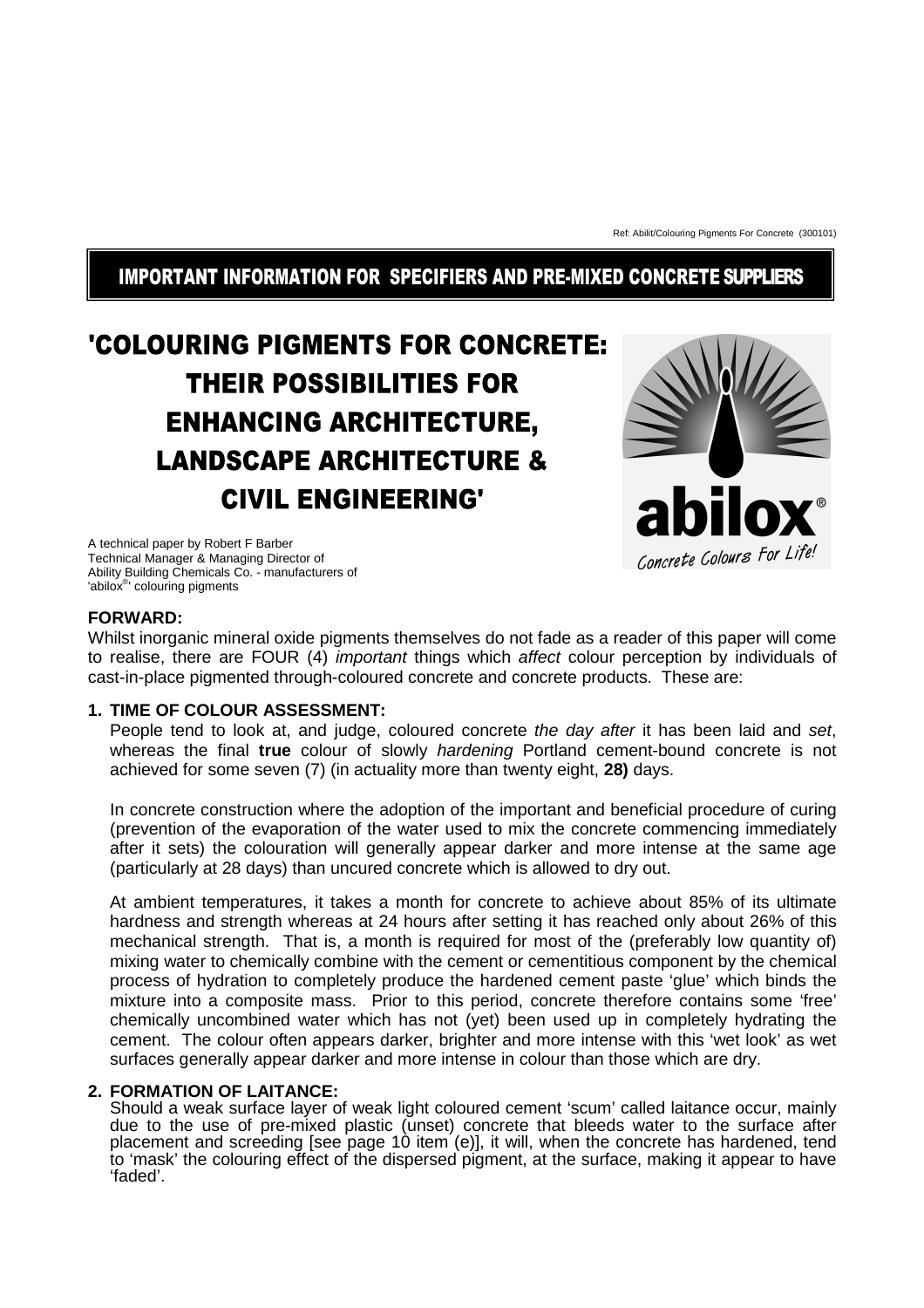For effective integral colouration - particularly at the surface, it is mandatory to specify, use, and place, only **non**-bleeding concrete - so that laitance does **not** occur.

#### **3. FORMATION OF EFFLORESCENCE:**

Efflorescence is white 'frosty' looking salt bloom. It is different to laitance and is caused by the migration of soluble salts to the surface of *hardened* concrete. These white salts can chemically combine with Carbon Dioxide in the air (that is, they may carbonate) and become insoluble by forming Calcium Carbonate (marble). This is very difficult to remove permanently. After washing or acid etching it off, it usually returns. Efflorescent salts, like laitance may also 'mask' the true colour effect of pigmentation at the surface, resulting in the incorrect impression that the colouring pigment has 'faded'.

**Avoid** efflorescence by specifying a suitable strength grade of pre-mixed concrete (possibly the next highest strength grade than is typically used) for the particular performance requirements of use as well as to ensure the use of suitable site placing and processing procedures including moist curing\*\* for this concrete grade to ensure impermeable (waterproof/watertight) hardened concrete in place.**\*** 

#### **4. POOR ABRASION RESISTANCE:**

Hardened concrete (pigmented or plain uncoloured) in place with poor abrasion resistance wears rapidly, – even under mild traffic conditions. Abrasion removes the pigmented hardened (hydrated) cementitious paste binder 'glue' (or matrix) and the pigment particles with it at the surface.

Eventually further abrasion reveals first the fine and then the coarse aggregate which, if **not** of the **same** colour as the hydrated cement paste matrix, has the overall effect of severely 'diluting' the pigmented coloured effect of the binder matrix to a viewer's eyes, ie the overall colour of the concrete appears more muted and less intense than when it was originally cast as there is less of it per unit area.

To ensure wear resistant concrete and avoid the problems of excessive wear, you could specify and use a pre-mixed **concrete strength grade** having high wear and abrasion resistance (perhaps the next highest grade than that indicated in your current specification.) plus all of the factors mentioned in this paper *including* the incorporation of an *optimum* amount of cementitious binding material per  $m<sup>3</sup>$  of concrete, and the use of correct site processing procedures and practices including **compaction** by vibration to eliminate air bubbles and the use of good curing techniques such as the use of a liquid **curing compound\*\*** for immediate application to just-set concrete.

#### **SYNOPSIS:**

The use of a suitable strength and performance grade of pre-mixed or factory mixed plastic type (flowing) concrete from the many available from pre-mixed concrete suppliers, suitable colourants and the use of proper handling placing and finishing procedures for obtaining durable, *integrally* coloured cast-in-place concrete are explored in this paper.

It should be noted that no attempt has been made to outline these issues in the completely different methods of manufacture and use of **machine made** concrete products - such as concrete masonry blocks, bricks and pavers. Most machine made concrete blocks, bricks, flagstones, interlocking set pavers etc are made with a very 'dryish', (non-plastic non-flowing) wet mix consistency. These are different to those of plastic semi-flowable consistency mixes which 'slump' and which are used for cast-in-place or in-situ concrete pavements and structures.

- **\*** To **really** make sure, Ability's **'EFFLOREIN® ' Mark 2** powderan anti-efflorescent and multi-functional quality-enhancing admixture for concrete may be specified - with or without an 'abilox®' mineral oxide colouring pigment(s) - at the dose rate of 1.5kg per 100kg of cementitious material. (1½ % by weight).
- **\*\*** The use of Ability's 'DURO-SEEL' liquid membrane curing compound and combined surface 'sealer' coating ('same-day sealer') for concreting available in translucent clear and a range of 20 colours including 'White' and 'Concrete Grey' - is a highly recommended method of moist curing.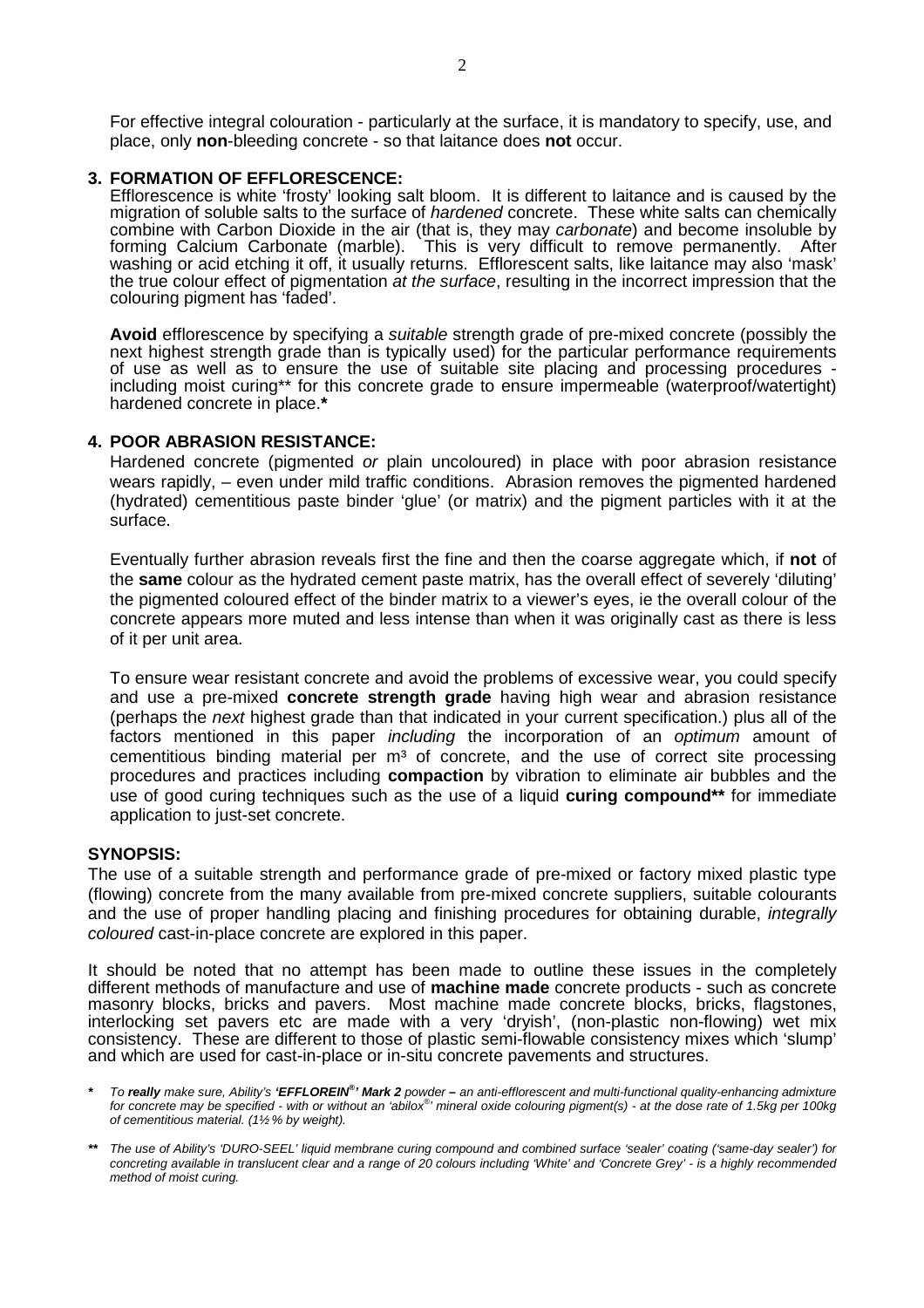These semi-dry mixes contain a *minimum* of water and involve the use of high shear mixing equipment and heavy compactive machinery. Although some characteristics are similar and the colouring materials used are the same as for producing flowing plastic concrete mixes (and in particular specific pigments of a particular shade can be specified by you to obtain any of these concrete products in a particular colour for a project) the cost, manufacturing criteria, methods and results are typically different.

For those interested, reference can be made to Ability's published article: "ACHIEVING COLOUR PERMANENCY IN THE MANUFACTURE OF MACHINE MADE SEMI-DRY MIX, NO-SLUMP CONCRETE PRODUCTS - A SUGGESTED CHECK LIST". This is available upon request.

# **INTRODUCTION:**

Integrally coloured in situ concrete pavements, shapes and construction elements, concrete products, grouts and mortars with different colours obtained with suitable pigments plus surface finishes and effects provided by concreters are construction materials which offer architects, building and landscape architectural designers a multitude of attractive and durable project alternatives in a wide variety of permanent colours.

Good quality, long lasting, integrally coloured in situ concrete and mortar is made from an ideal combination of its raw materials which should also be of optimum quality and ideal handling, application and finishing of these after precisely mixing them into concrete. Bad coloured concretes/mortars are made from the same materials! All things being equal, there is virtually no difference between unpigmented concrete/mortar and permanently coloured concrete/mortar except for the fade-free inorganic pigment(s) used to obtain the colour.

The quality and durability of all hardened concretes and mortars - coloured or uncoloured - in place, is almost entirely related to the quality of the hardened (hydrated) **cement paste** or cementitious metal silicate binder ('glue) which binds and holds the aggregates together by concrescence. This binder quality and binder durability in turn is largely related to the concrete's water:cement ratio or water to cementitious material ratio (w/c ratio). The *lower* the better!

# **PIGMENTS ARE USED FOR COLOURING VIRTUALLY ALL COMPOSITE PRODUCTS:**

Pigment grains are ultrafine particulate, non-dissolving solids. Pigments are supplied in the form of a coloured powder. Like dyes, pigments are contained in many items of nature. In particular, inorganic mineral oxide pigments occur as ochres or earth colours of various colour shades in the earth's crust and are contained in soils, minerals and rocks. Both dyes and pigments are manufactured synthetically and are used to colour many man-made products of industry. However, dyes are chemically organic and therefore different to all pigments that are chemically inorganic. Most dyes have limited resistance to light. They are therefore unsuitable for permanently colouring concrete and mortars.

Quality, manufactured, as well as suitably processed natural or 'native' mineral oxide powder pigments are used to impart colouration to composite products. These may include items such as different classes and strength grades of pre-mixed concrete, precast concrete units, concrete products, baked clay bricks and other ceramic products, asphalt, paints, inks, plastics, rubbers, flooring compositions and wallpapers as well as many other coloured products around us that we may tend to take for granted - even most cosmetics and some toiletries such as zinc cream are essentially based on pigments, and in most cases a suitable binder, hardening/setting matrix or vehicle/carrier.

Dyes, or more correctly dyestuffs, are mostly used to colour fibres - particularly textile fibres, as well as other fibres such as human, and other, hair. Dyes are mostly *unsuitable* for colouring the composite products previously mentioned. This is because they are not always permanent to UV rays in light - resulting in fading, but suitable types are occasionally used for minor uses in the building industries such as for certain wood/timber stains designed for *interior* use.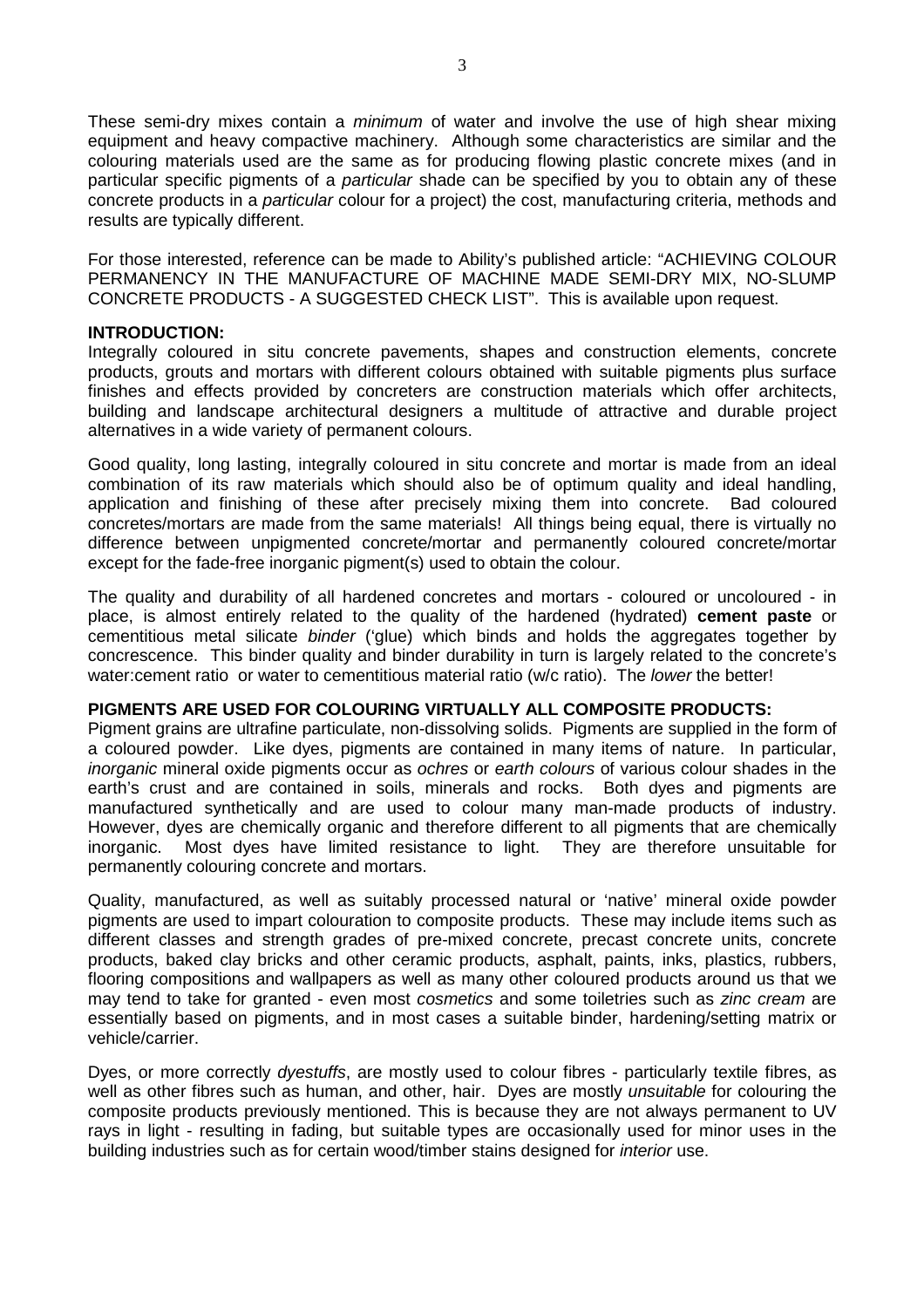Unlike a dye powder, the particles of which usually dissolve in the liquid 'carrier' used in the dyeing process, a pigment is insoluble and its particles do not dissolve in the product mixes, medium or 'binder' in which the pigment powder particles or grains are dispersed and encapsulated by the mixing process and which later set or harden.

In a colouring process using pigments the billions of ultra-fine particles of a coloured pigment powder are required to be DISPERSED, (uniformly, discreetly and homogeneously distributed by mixing) throughout the mass of the material – and specifically in the binder being coloured. For instance, in its final hardened form, a coloured petrochemical derived **plastic** product is usually a moulded or extruded, flexible, solid - a basically hard substance. However, at one stage in their manufacture, plastic articles are usually liquids, or semi-liquids, and it is at this stage the pigment powder is usually added. After addition the pigment is then intensively mixed/dispersed **into** this materials' liquid phase so that ideally the minute pigment grains are uniformly, discreetly equally, and separately distributed throughout its total volume or mass. The process of adequate dispersion by adequate mixing results in colour uniformity and maximises the intensity of colouration in relationship to the dose rate.

The human eye unable to determine individual pigment grains sees the result of this process as a particular, as well as a uniform **colour** - either white, green, blue, brown, black, red, yellow, etc depending on the colour shade of the particular pigment powder used.

If a green pigment is used, the clear or translucent plastic will be turned into a green plastic. If a white and the same green pigment are used together, the resultant colour of the plastic will be a paler pastel green. Most colours of manufactured products around us are pastel (or reduced) colours, that is, in addition to a colouring of pigment, they either contain or appear to contain a fairly large proportion of white pigmentation.

#### **PIGMENTS USED TO MAKE COLOURED CONCRETE.**

Similarly, for concrete, mortars, gypsum plasters, cement 'plasters' or renders and other cement bound products for the building industry, special pigments of a certain, suitable type are **dispersed** into the cement/water paste. The cement paste or 'glue', firstly sets and, if the original mix water is retained by a water vapour evaporation prevention, curing procedure, later hardens fully to form a stronger 'glue' which permanently binds the aggregates together. Thus, a very strong, hard 'stonelike', very long-lasting product is formed - and in **this** case - a very long-lasting **coloured** 'stonelike' product.

This ultra-fine particle colouring pigment may be added at any stage of the concrete manufacturing process whilst the concrete is in its '**plastic'** non-hardened state before placement. For instance, pigments may be purchased and used by the cement (powder) manufacturer to produce **coloured** cements of various types and shades by dry-mixing and/or grinding them with the cement grains. The resultant coloured cements may then be sold to various clients, including premixed concrete suppliers to make integrally **coloured concrete** - or perhaps to a brick-laying contractor to make and lay **coloured** brick/block jointing mortars, to match or contrast with the colour of bricks, blocks or other masonry units used to construct walls.

Additionally, coloured cements may be used by master painters for on-site mixing and later application of long-lasting, acrylic polymer resin reinforced cementitious (cement-bound) paints and applied surface coatings for walls, roofs and pavements, by plasterers for interior coloured cement 'plasters' and exterior renders or by tilers and slaters for integrally coloured grouts and mortar joints between individual wall, floor tile mosaic or slate pieces and the 'pointing' mortars for roofing tiles.

Suitable UV resistant pigments for the permanent colouration of concrete, mortars, grouts etc are those known as inorganic mineral (metal) oxide pigments. The man-made synthetic versions of this pigment type are usually preferred as they are invariably slightly cleaner/brighter, tinctorially stronger, more uniform from lot to lot and purer than the native variety. Mineral oxide pigments native or man-made - are the most permanent and durable of all pigment types. Most may be regarded as immutable.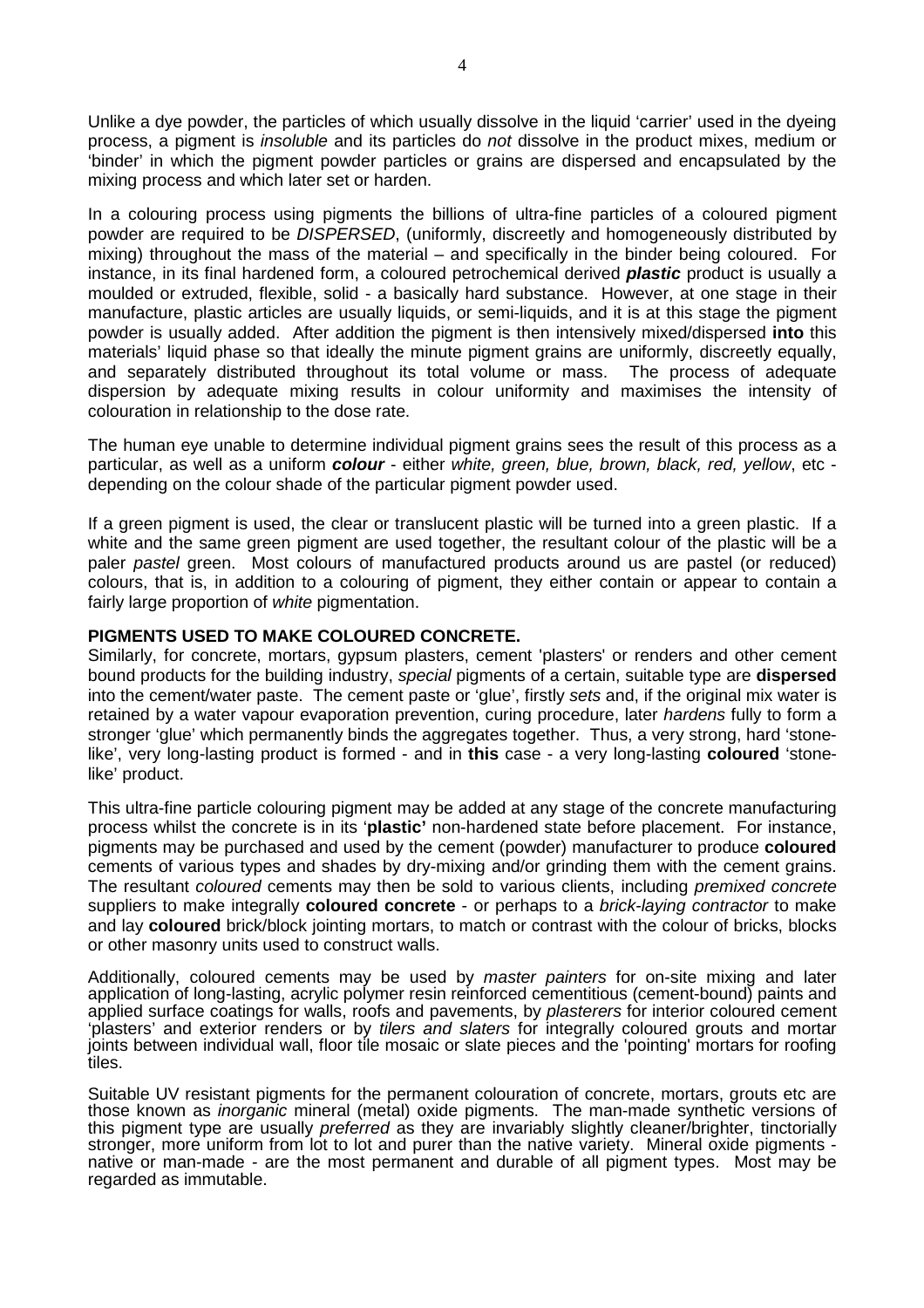ALTERNATIVELY, in the case of premixed concrete and other hardened cement bound materials and products such as concrete pavers and flagstones, the pigment powder may be added to the product mix at the paver manufacturing plant with plain (uncoloured) ordinary Portland cement known as OPC in the UK and many other countries - and in Australia as General Purpose (GP) Portland cement. In this case, the dry pigment powder is an important raw material used in manufacturing processes for producing coloured building material components such as coloured architectural, pre-cast concrete panels, concrete roofing tiles, coloured concrete masonry blocks, bricks and pavers, as well as moulded coloured cement-based 'slates', 'flags' etc

To keep this permanent colouring process easy and simple, and because mineral oxide pigments vary in bulk density from colour to colour eg yellow iron oxide has a much higher bulk density than black iron oxide, a fixed quantity **by weight** of pigment, often, is added to a fixed quantity **by weight** of Portland cement - or if supplementary cementitious materials are used - the weight of the total cementitious binding material. This weight ratio is often expressed as a percentage.

All types of cement including GP Portland cement (which is usually a light to mid grey colour), Offwhite\* Portland (Type HE or GP) or imported White Portland cements may be used. The whiter and 'cleaner' the cement, with a given dose of a particular shade of pigment - particularly pale coloured shades, generally the cleaner and brighter the final colour of the cementitious bound composite will be.

#### **PIGMENT DOSE RATES:**

#### **Pigment dose rates of five (5) to ten (10) percent pigment by weight of the cementitious weight in concrete and mortar are typical.**

EXAMPLE: 300kg of cementitious binder per production batch of concrete is found to require 15kg of pigment for the required ultimate (28 day) colour shade and intensity. Thus, the dose in this case is 5% pigment by weight of the weight of cementitious material.

Although each particular pigment shade of a given pigment type is unique and varies slightly – one to another in characteristics, for most uses of cast-in-place premixed concrete, most concrete technologists and specialty pigment consultants agree with pigment manufacturers, that for a good strong SATURATED colour shade, in say concrete used for paving, the typical dose rate should be between 5-10% pigment by weight of the total cementitious binder weight. Lower percentages produce less saturated colour shades. For example, 2% used in precast concrete panels will result in panels having a **much** weaker colour shade which is, unless the manufacture has a reputation of producing products having a very low co-efficiency of variation unlikely to be uniform in colour and opacity from one load of concrete to the next\*\*.

As a STARTING POINT average for evaluation, Ability recommends 8.3%. This percentage is represented by the addition of ONE (1) STANDARD (25kg NET) SACK (BAG) OF PIGMENT TO ONE (1) CUBIC METRE (m<sup>3</sup>) OF PRE-MIXED PLASTIC CONCRETE CONTAINING A MINIMUM OF 300kg OF CEMENTITIOUS MATERIAL for a compressive strength grade of 32MPa. (Megapascals) – called Normal 32 (N32) grade - at 28 days compared with the lower N20 and N25 grades. This strength grade of concrete is recommended for ideal **durability** potential for most paving (Please read pages 6,7,8,9,10 and 11).

Example: A transit truck load containing  $4m<sup>3</sup>$  of  $f/c$  (target strength) 32 MPa (N32) plastic (liquid) concrete, will therefore consist of the optimum quantities of water and aggregates plus 1200kg (1.2)

- Off-White cements typically have a whiteness index of 60 on a  $1 100$  unit scale whereas grey cements have an index of only around 30 units. Off-White cements can be made whiter by the addition of suitable white pigments such as Ability's titanium dioxide based 'abilox® ' Illumin-ite White oxide. In this way they can also be made to **exceed the whiteness** of imported white cements which typically have a whiteness index on this scale of 90 units.
- \*\* Low pigment to cement dose rates tend to allow the occurrence of colour **variation** in hardened concrete products from one unit to the next. Colour variation in terms of 'greys' often occurs in plain, **unpigmented** concrete. A non uniform grey colour in unpigmented concrete may be caused by variations in the size, colour and shape of sand, variations in water:cement ratio; use of a procedure for curing vs. non-curing variation, etc. Dose rates of a **minimum** of 4% pigment by weight of the cementitious material weight invariably overrides this problem potential to ensure easy-to-obtain colour uniformity of coloured concrete and coloured concrete products from batch to batch.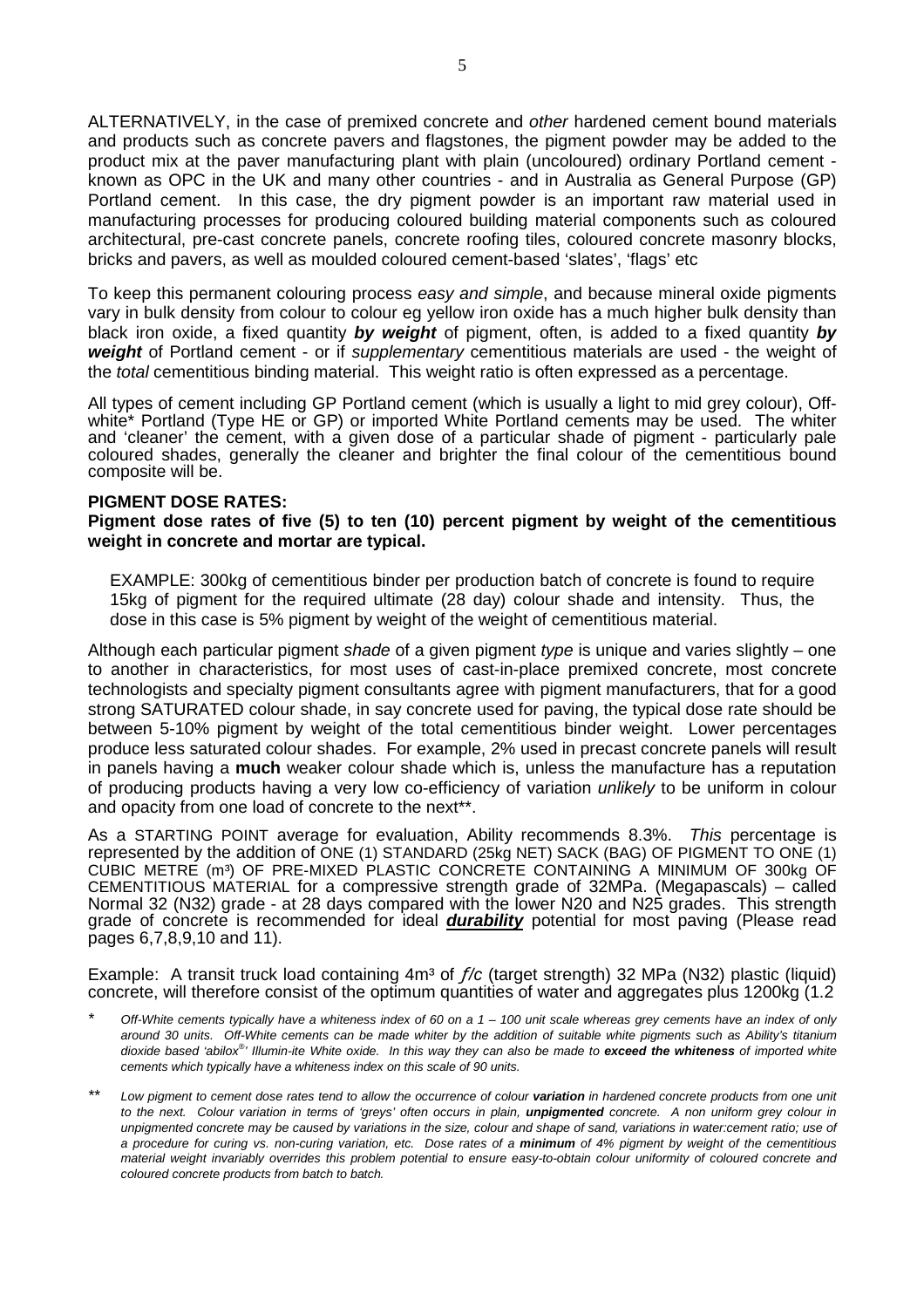tonnes) of cementitious binder material as well as 4 x 25kg 'Concrete Friendly®' degradable sacks or bags of **'abilox® '** mineral oxide powder pigment of a selected colouring shade.\*

**EXPRESSED AS A PERCENTAGE, THIS RECOMMENDED OPTIMUM PIGMENT DOSE IS 8.3% 'abilox® ' WEIGHT OF THE CEMENTITIOUS BINDER WEIGHT.\*\*** 

**ANY GRADE OR CLASS OF PRE-MIXED CONCRETE MAY BE INTEGRALLY AND PERMANENTLY PIGMENTED USING QUALITY PIGMENTS OF THE MINERAL OXIDE TYPE OF DRY POWDER COLOURANTS SUCH AS ABILITY'S 'abilox® ' BRAND. Paving, architectural and structural concrete may all be permanently coloured.** 

# **THE IMPORTANCE OF A LOW WATER CONTENT (WATER:CEMENT RATIO) IN CONCRETE/MORTAR:**

The strength and durability of **all** Portland cement-based mixes is inversely proportional to the water:cementitious material (w/c) ratio. Therefore, the water content for ALL concrete/mortars etc should be carefully controlled to result in a measured degree of plastic consistency (viscosity or 'slump') – which for a particular project should be consistently the same for **every** mix batch of premixed concrete/mortar supplied. The consistency specified is typically represented by a slump of 80mm (3 inches approximately). This should be the maximum slump used for durable concrete pavements.

To **ensure colour uniformity**, the water content, slump and **all other factors should be uniformly the same** for each transit truck load of integrally coloured concrete for the same job. **The use of a high range or superplasticising admixture in concrete to result in a low w/c's at a higher cost is highly recommended.**

**NOTE:** Ability Building Chemicals now provides **'abilox® '** in 'Concrete Friendly® ' degradable bag/sack packaging having a variety of net contents. Examples: net 25kg, 12.5kg, and 6.25 kg bags.

# **PIGMENTING THE CEMENT OR CEMENTITIOUS BINDER IN CONCRETE, MORTARS, ETC:**

In the colouring process, the aggregates used in concrete (crushed stone, gravel, pebbles etc constituting the *coarse* aggregate, and the sand - the *fine* aggregate) which are colourless or selfcoloured (with **natural**, mineral oxides), being solid, virtually impermeable materials, are not actually pigmented.

It is only the water reactive cementitious binder which, after the addition of water, - is called the cement paste - which with the addition of an inert, non-reactive colouring pigment such as one from the **'abilox® '** range, becomes the coloured 'glue'. This glue, 'matrix' or hydrating (chemically combining with water) cement paste, stiffens, sets and finally hardens to bind the mixture together, by a process, often referred to as concrescence, into a durable 'stone-like' mass called concrete. A mortar is concrete without coarse aggregate.

Quality inorganic mineral oxide type colouring pigments, like **'**abilox**® ',** do not detract from the qualities, characteristics and durability of different grades and classes of hardened, pre-mixed concrete, reduce their durability or mechanical strength. In fact, they tend to enhance these qualities just as they enhance the qualities of UV (Ultra Violet) light resistance, weathering resistance and durability, of an UV degradable *clear* organic resin binder in a paint or ink film.

**<sup>\*</sup> This** dose rate for a particular 'abilox® ' pigment dispersed in this mechanical strength grade of concrete is recommended for paving and general use to obtain with proper site handling and processing and the use of a suitable curing (moisture retention) procedure, **long-lasting, durable** and **abrasion resistant** coloured concrete of a reasonably saturated colour shade. For the same intensity of colour in a higher mechanical strength grade of structural and/or architectural concrete containing higher cementitious contents per  $m<sup>3</sup>$ , a proportionally higher pigment dose will be required whilst the percentage of pigment to cementitious material remains the same.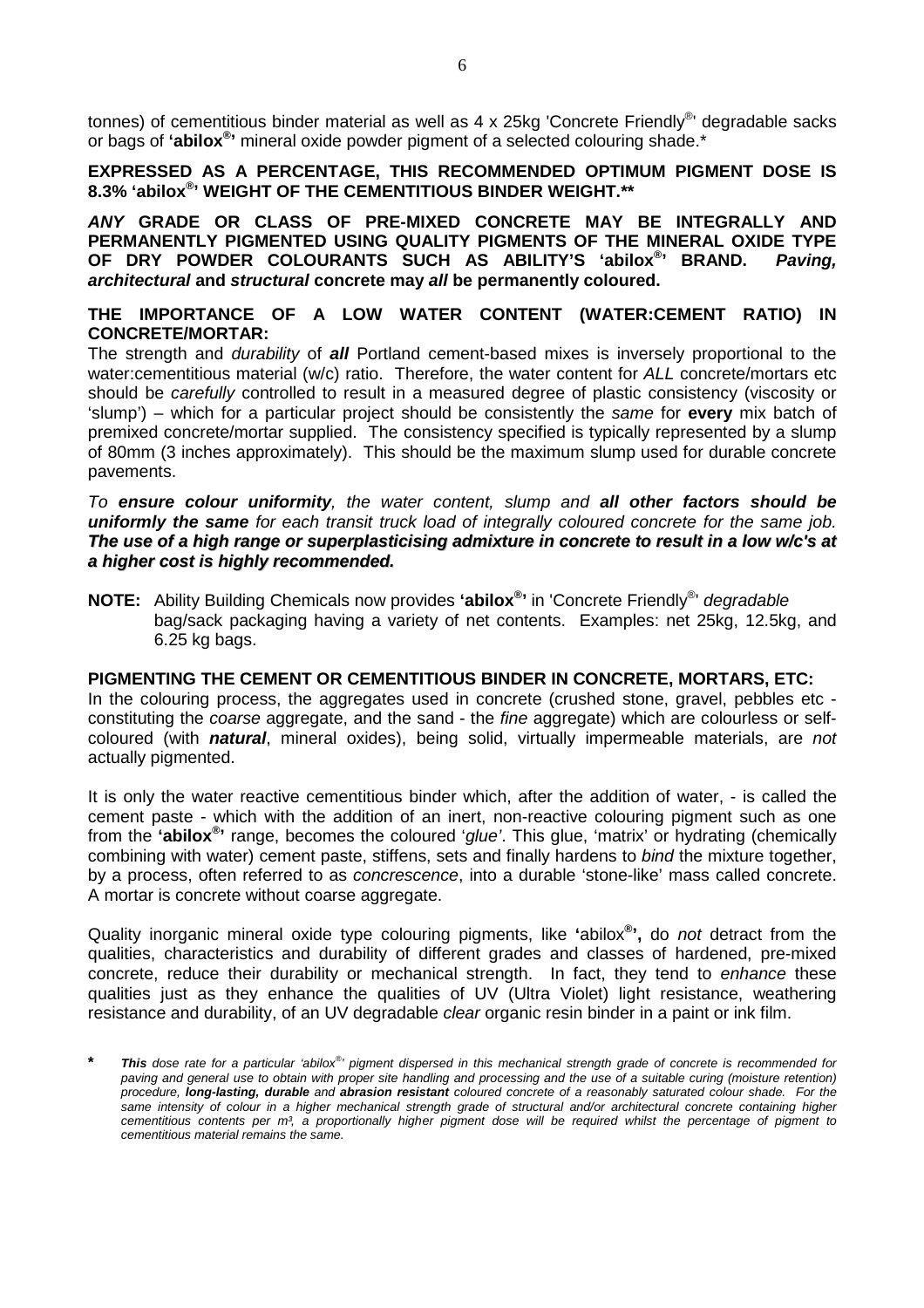A pigment suitable for use with Portland or other types of cement should have all of the following properties:

- 1. Satisfactory, adequate colouring strength or staining power and obliterating *opacity*, at relatively conservative dose rates, to give a strong, fully saturated colour to the final ultimately (cured and) fully hardened product, either a mortar or a particular grade or class of concrete, in place.
- 2. As the hardening of concrete is a **chemical** reaction, like those occurring in our own bodies, cement pigments must be highly resistant too, and not be destroyed by chemical reactions particularly strong alkaline chemical reactions - such as hydrating cement as well as aqueous (water) mixtures of Hydrated Lime or Quicklime as used for making Sand-Lime bricks, limebound mortars and renders, etc. Suitable pigments for concrete and mortars must therefore be inert (chemically, non-reactive).

**Please note:** Many types of pigments that are used commercially and very effectively in paints, lacquers (for automobiles, trucks and freight cars), inks, plastics, rubbers etc, may **not** be suitable for cement-bound products. Although they may be of relatively light-fast and weather-fast varieties, they may not be resistant to strong alkalies and are therefore destroyed by the highly alkaline reaction which occurs when cement is mixed with water. Typically, the mixture of cement and water has the highly alkaline pH of 12-13.5.(the maximum number on the pH scale is 14).

- 3. Have the property of rapid, efficient dispersion (de-agglomeration and uniform distribution of **ultra-**fine pigment particles) when adequately mixed into the semi-liquid concrete mixture, ie to be easily, homogeneously and adequately dispersed (spread out) throughout the mixture with the other ingredients, without agglomerating, in reasonable mixing shear rates and times.
- 4. Be of a permanent, non-fading nature. This involves the **highest** chemical resistance, as mentioned in No 2 above, as well as being **highly** resistant to the ravages of photo-chemical degrading reactions from sunlight (UV) and weathering.
- 5. Be economically feasible. Some organic pigments used to result in strong, vivid colours used in, say, automotive lacquers, cost more than A\$300.00 per kg (A\$300,000.00 per Australian tonne) and could not normally, on purely a cost basis, be entertained, by the customer for, or specifier of, integrally coloured concrete or coloured concrete products, as this would increase the cost of a cubic metre  $(m<sup>3</sup>)$  of concrete or mortar by more than 25 times. For 100mm thick concrete the pigment cost would therefore be \$750 per square metre (m²) for an 8.3% pigment dose by weight of cementitious material and half that (\$375/m²) for a 4.15% dose.

# **TYPICAL COSTS OF CAST-IN-PLACE INTEGRALLY COLOURED CONCRETE USED FOR PRECAST ARCHITECTURAL PANELS, PAVING ETC:**

The current cost of 100mm thick, through-coloured in situ concrete paving **in place** or panels using suitable pigments such as those from Ability's 'abilox®' range, typically falls in the range of A\$25 to A\$50 per **square metre (m²)**, including the cost of the pre-mixed concrete and the labour to handle, place and 'site-process' it. The cost of the pigment alone typically varies from approximately A\$7 to A\$15 per m² depending on the cost of the particular pigment which vary from one to another eg greens are more expensive than yellows.

The actual cost depends on the following factors:

(a) The **thickness/volume** of the concrete slab, beam, column, spandrell, wall or other concrete unit type.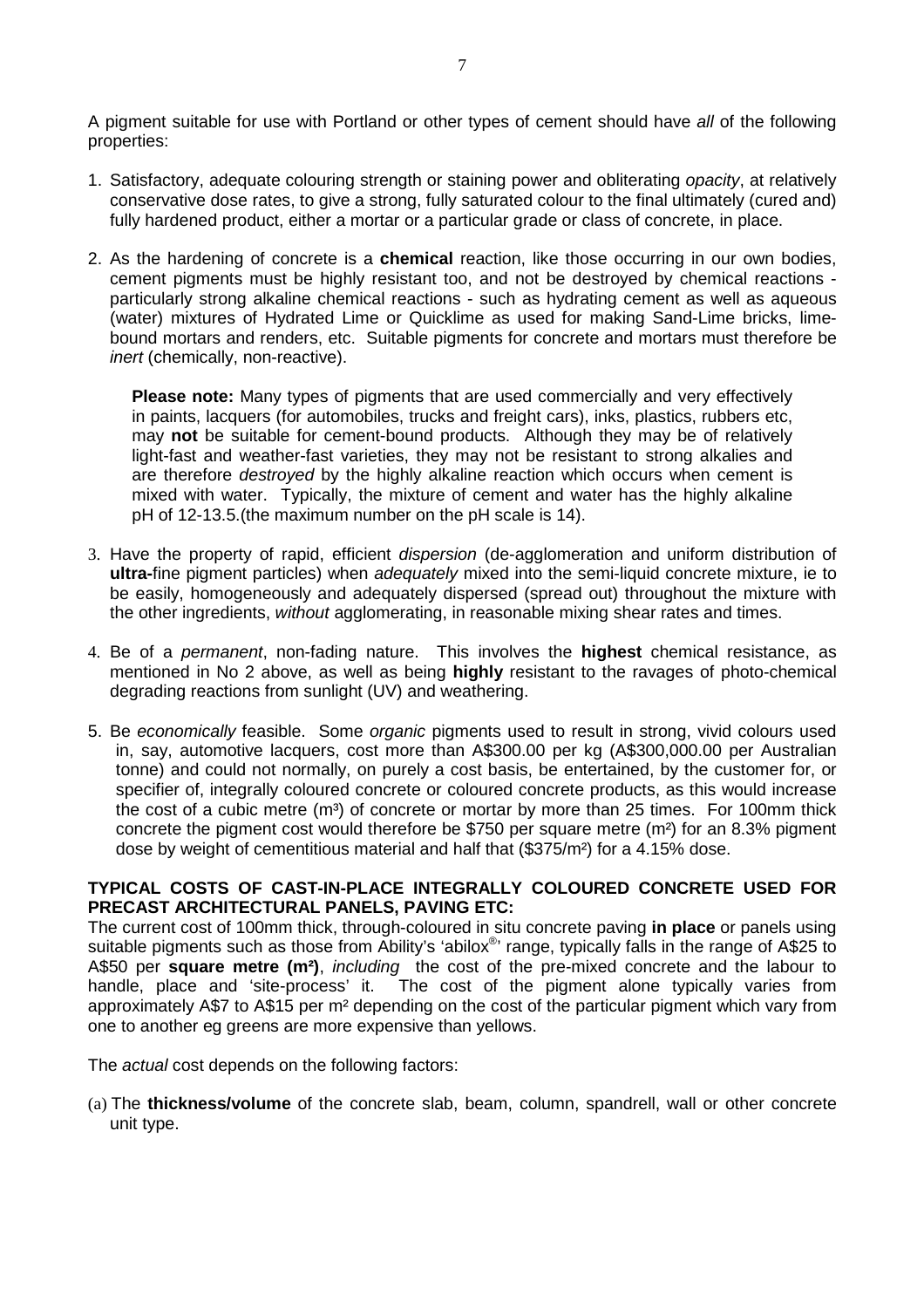(b) The **type of finish** specified for the concrete surface. Either that obtained before **or** after concrete sets and hardens.

For example: a standard low cost wood or power trowel floated, or a non-slip broom finish for concrete costs less than more complex finishes - such as imprinted pattern paving or 'slate' look, low profile, imprinted finishes which usually include protective, and matching applied coloured **sealer/curing compound finish coatings** such as Ability's **'**Duro-Seel' (a coloured or clear coating product for concrete to be applied *correctly* and at the correct *time* after placement to the surface in a minimum of two (2) coats)**.** 

In the case of permanent through-coloured, architectural concrete, with or without decorative **coloured** coarse aggregates, certain **after** finish techniques may be used. These are usually tooled finishes which are achieved after setting and early hardening and subsequent stripping of precast concrete from form-work (moulds or shuttering). Tooled finishes for many types of concrete units, including columns, can include 'Bush' Hammering, 'Hammered Knib', as well as sand/grit blasting and **high** pressure water blasted finishes. All of these processes remove the hardened surface cement paste 'glue' or 'matrix' at the surface to reveal the aggregates and, of course, their colour.

 Another type of concrete surface finish, referred to as exposed aggregate, may be achieved, prior to the setting of a particular grade or class of pre-mixed concrete, by hosing it lightly with water, and at the same time, gently brooming the unset surface to reveal the coarse aggregate. Or, for precast concrete by using a suitable surface set-retarding paper or coating on the inside of the mould and, after stripping, lightly hosing the low depth set-retarded cement paste (unset to a predetermined depth) away to uniformly reveal the coarse aggregate. This is particularly attractive when a coloured aggregate is chosen to blend with coloured cement paste of a suitable colour.

 Other surface finishes for concrete may be achieved with form liners which are available to builders/pre-casters at low cost. Hundreds of different patterns are available. Designed to give a certain texture and pattern are usually made of pre-formed, semi-rigid, moulded plastic and are attached inside the form-work so that the surface of the through coloured concrete unit, intended as the final exposed face or surface, sets in the decorative shape, texture and pattern of the particular form liner used. Quality form liners may be used scores of times before being discarded and replaced. They can therefore be used to good effect in industrialised precast concrete panel production, as well as for on-site, off-the-form in-situ architectural concrete finishes.

(c) The **particular** colour desired – all colouring pigments vary from one colour to another in their cost-to-make and therefore their price – will have an effect on actual cost.

**For example**: iron oxide reds, red-browns and light and mid 'charcoal' colour shades (using black pigments) are the lowest in cost. Buffs, yellows, 'beiges' and 'sandstone' shades are generally only slightly higher. These are followed at slightly higher cost by terra cottas, lightreds and browns. Light browns ('tans'/'cinnamons'), depending on the degree of colour saturation or intensity required, cost slightly more than dark or mid browns.

It should be pointed out that *green cement pigments* - usually based on Chromium Oxide and **particularly** blue pigments, derived from Cobalt metal have a definite extra on-cost over the prices/costs indicated above. This is because suitable permanent pigments of these colours are considerably more costly to produce.

(d) The cost of integrally coloured concrete pavements and precast concrete products also vary according to their *colour intensity* or degree of colour saturation. This is based on the actual amount, by weight, of pigment used with a fixed amount (by weight) of cement or cementitious binding material.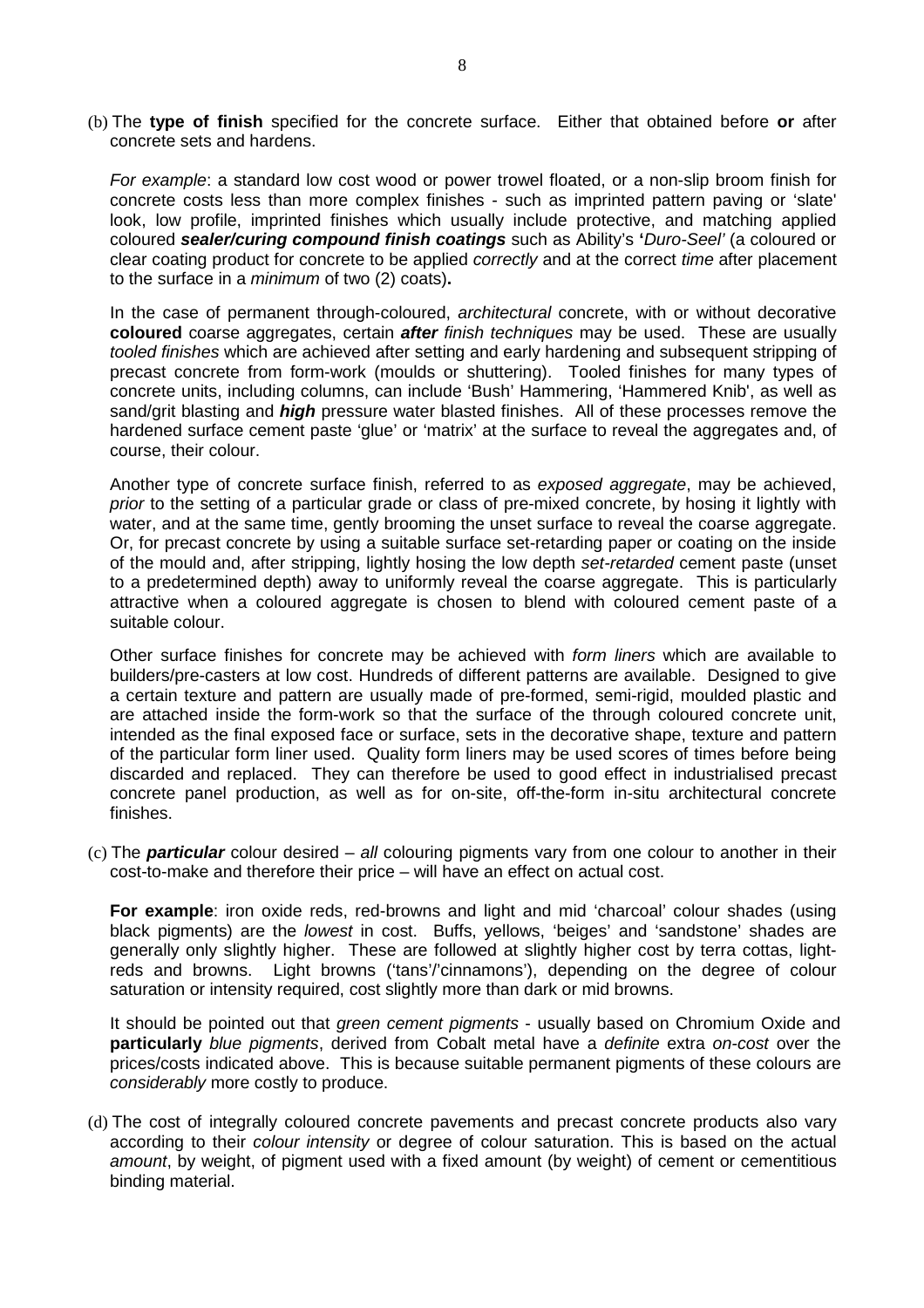Obviously, 4% pigment by weight of the cementitious binder weight will cost less than 8%. However, at 8% pigment, providing that the pigment is mixed into the concrete thoroughly, the colour of the concrete will usually not only be more intense, or 'saturated', but tend to be more uniform from section to section or panel to panel.

NB**:** THE READER IS ADVISED TO BEWARE OF CONTRACTORS, NOT CONTROLLED BY ARCHITECTURAL **SUPERVISION** AND **STRICT** SPECIFIC SPECIFICATIONS, WHO USE **LOW** PIGMENT QUANTITIES AND CHARGE FOR HIGH!

Contractors of dubious reputation may not even use a pigment at all - charging for a coloured concrete pavement job and using only a single coat of a coloured concrete 'sealer' coating of equally dubious quality! Compared to concrete having good *integral* colouration most people do **not** want 'painted' concrete and particularly, poorly 'painted' concrete\*.

#### **CONCLUSION:**

Good, sound, durable, cast-in-place concrete ('slump' or pourable type concrete) and quality concrete products may, by using reasonably consistent and uniform processing steps be attractively and permanently through-coloured both easily and at reasonable cost with the use of suitable powder pigments.

The reader is advised to always use or **specify** a pre-mixed concrete strength grade with a performance potential adequate for the intended life cycle of use containing an adequate cement or cementitious material content. This will assist in providing a suitable degree of durability, hardness, abrasion resistance, freedom from rusting corrosion of the essential steel reinforcement and subsequent concrete 'cancer' in addition to the required compressive or load bearing mechanical strengths.

It is **also** strongly suggested to the Specifier to always seek the best advice for producing a correct, **tight** job specification, which specifies how the site is to be prepared with the mandatory installation of the correct grade of reinforcing steel placed at the correct height on bar chairs and how the concrete is to be discharged, placed, vibrated and compacted, finished and cured, or have one produced by a consultant. This, with the provision of an adequate cement or cementitious content, **if enforced,** by specifier supervision should ensure that the best possible job is obtained either for integrally coloured or **plain** (unpigmented) concrete!

There are, unfortunately too many bad/inefficient contractors and far too many who, lacking the quality ethic that, when handling and placing concrete, are prepared to 'cut corners' in any way possible to reduce their cost and increase their profit. Always pre-check the quality of their coloured work by viewing and checking out several of their past jobs prior to their engagement.

A strict, 'tight' but easy-to-understand concrete specification designed for adequate durability and performance, in conjunction with effective on-site communication with the people involved, to ensure quality for you as a specifier and your clients' benefit, will usually include the following:

- **1.** With the realisation that the hardened cement binder in concrete shrinks with time (particularly at around 90-180 days after placing/casting), and on the other hand, increased cement content, with the **same** water content, increases wear resistance and lasting qualities, a statement of the cementitious material content per cubic metre  $(m<sup>3</sup>)$  and a figure of the maximum concrete shrinkage could be included in the specification to obtain an optimum balance of the hardened concrete properties required.
- Ability offers free of charge for your assistance coloured 'biscuits'. These are small disks of integrally coloured concrete made in biscuit ('cookie') moulds. These incorporate from a range of 39 a particular 'abilox<sup>®</sup> ' UV resistant mineral oxide pigment at a specified dose rate and may be used for visual reference to indicate approximately the intended colour result of the relevant coloured concrete in place.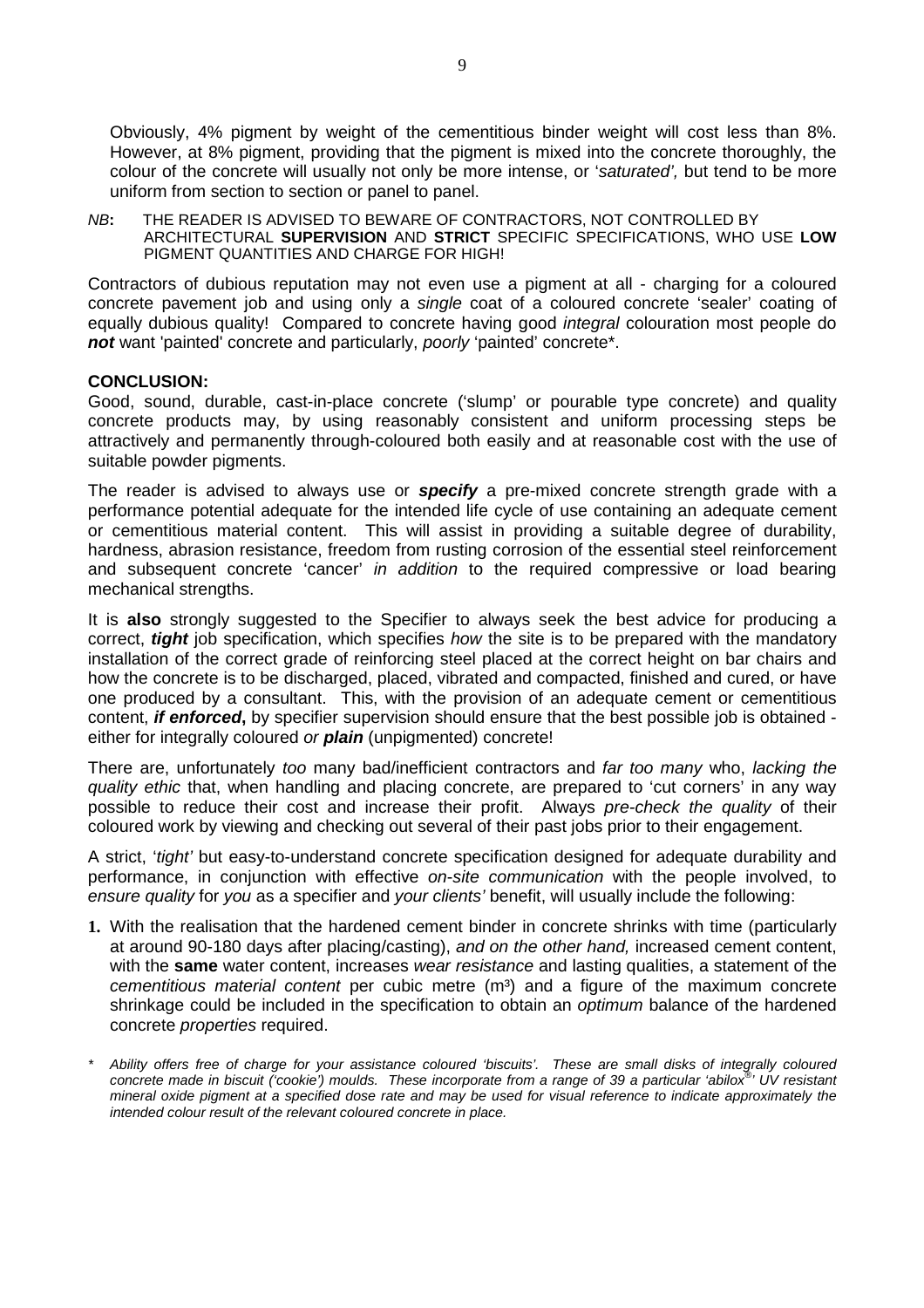#### **PLEASE NOTE:**

 We **again** point out for your consideration the suggested **ideal** grade of pre-mixed concrete for most purposes is normal 32 (N32) grade concrete (32MPa compressive strength at 28 days) compared with lower grades. If pure (Type GP) Portland cement is to be used without supplementary cementitious materials to make this concrete by the concrete supplier, the quantity should be 300kg/m³ minimum.

Some of the reasons for this recommendation are:

(a) No more, no less than 300kg cement per cubic metre of concrete is the ideal compromise between longevity (durability), wear resistance, (abrasion resistance) and shrinkage which may, after about 90-180 days, lead to unsightly cracking of the hardened concrete and therefore rain water leakage of suspended slabs.

Whereas, higher *cement contents* at the same water content and liquid consistency will increase hardness, strength and impermeability but without water reducing admixtures and/or physical water:cement ratio control to achieve a suitable maximum water content compared to the total cementitious binder content these will decrease workability and site processing ease, increase shrinkage cracking and often - particularly if the concrete is uncured, may increase creep (dimensional change under sustained load) potential.

(b) Allowance for concrete to be placed and spread fairly easily with a **safe** water/cementitious material (W/C) ratio of 0.5 (50% water to cement by weight) together with a reasonably practical, easy-to-lay and finish liquid consistency represented by a typical slump of 80mm. (approximately 3 inches).

Decreasing the cement content from 300kg/m<sup>3</sup> and placement at the same slump of 80mm. will *increase* the W/C ratio thereby reducing strength, durability, abrasion resistance and impermeability of the hardened concrete.

Increasing the cement content and maintaining the slump without an optimum dose of viscosity reducing and water reducing 'plasticiser' or 'SUPER plasticiser' admixtures will make placement and finishing more difficult due to plastic concrete 'stickiness'/'stodginess'.

- (c) Compared to N25 and particularly N20 concrete grades made solely with a GP cement binder the amount of 300kg cement/ $m<sup>3</sup>$  tends to compared to lower amounts be a safety factor against the sad and unlawful to the specification practice of adding more water on site. Some contractors who, wanting the 'easy life', tend to add water to increase the flow of the plastic concrete and therefore make placement easier. The unauthorised increase of the specified slump of plastic concrete containing  $300kg$  cement per m<sup>3</sup> by adding more water on site does not increase the water/cement ratio as much as it would with proportionally lower cement or total cementitious contents ie. for N25 grade (25MPa) and particularly the lowest N20 (20MPa) grade.
- (d) The GP cement content stated as optimum  $(300kg/m<sup>3</sup>)$  sets faster in a more ideal placement, working and finishing *time rate* in the cooler conditions of Winter and late Autumn/early Spring compared with concrete having a lower cement content. The speed of any chemical reaction is proportional to the temperature of the reactants. The thickening, setting and hardening of a cement/water mixture is slowed by reducing its temperature and conversely, quickened or accelerated by increasing its temperature. For maintaining an ideal setting time rate in summer or other high temperature conditions, a set-retarding admixture<sup>\*</sup> may be added. Increasing the cement content over 300kg/m<sup>3</sup> will not only increase cost - proportional to the increased cement usage - but also by an increased amount for more pigment (for the same colour shade and intensity) and for **more** set retarding admixture.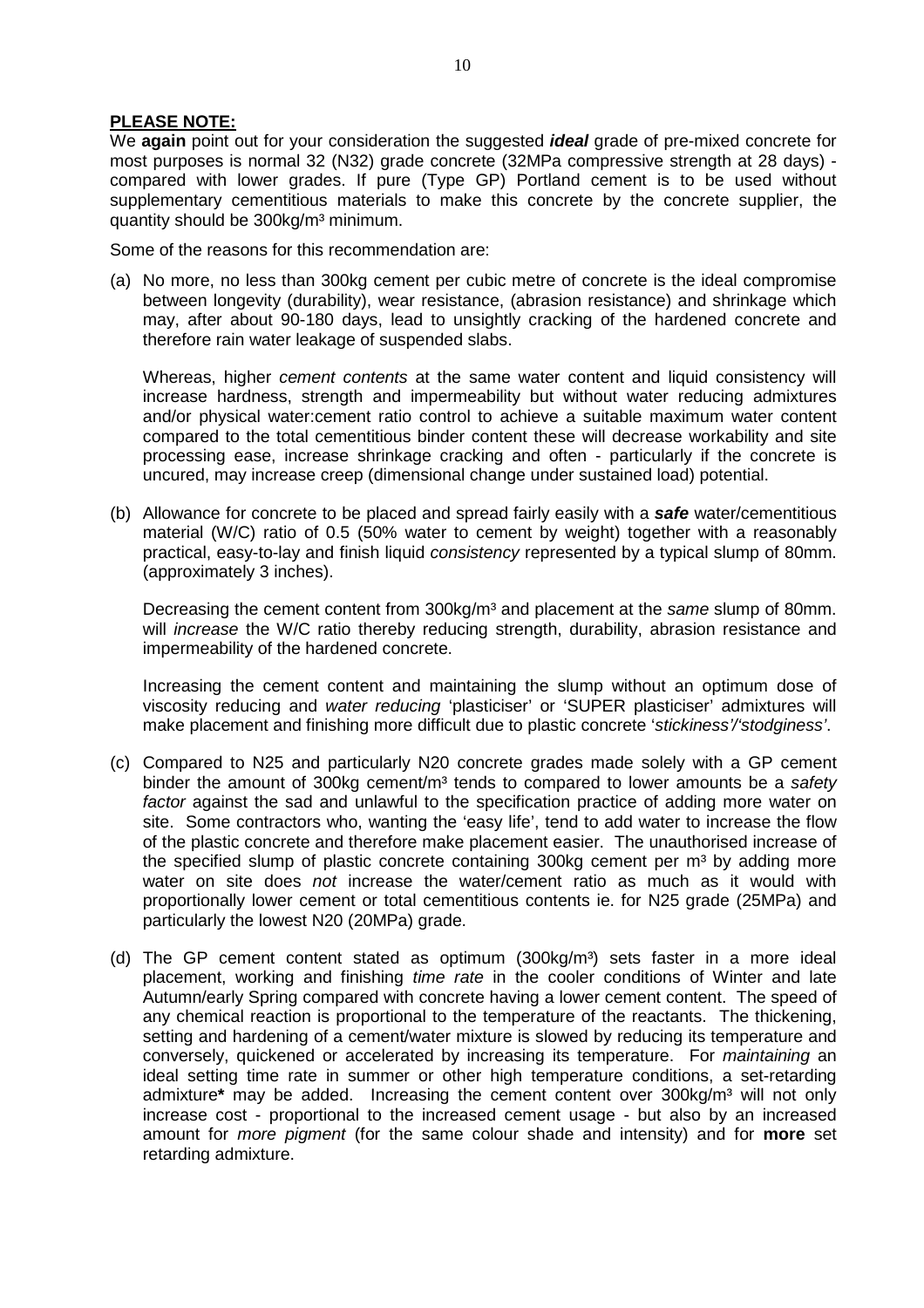(e) Excellent, hard, wear-resistant concrete surface finishes are easier to achieve on plastic concrete with this ideal cement content. First, compared to lower premixed concrete grades the tendency of concrete, in its plastic state, for the mix water to bleed to the surface, is reduced. Bleeding causes, and/or contributes to, increased porosity of the hardened concrete and the occurrence of *laitance* - a weak, unsound, low strength, often dusty, light coloured 'whitish' 'skin' of cement 'scum'. Laitance can vary in thickness on the surface. Good site processing procedures used for the processing of plastic concrete by compacting and densifying it by de-aerating it with a poker vibrator, spiked roller or other suitable means, followed by screeding and bull floating, and then skilful but minimal finishing, with a power or hand float or trowel, are more difficult to achieve when concrete bleeds.

Excessive bleeding is usually caused by low lean cement contents, compared with fixed amounts of the other materials but may also be caused, or contributed to, by poor grading of the fine aggregate (usually sand).

Secondly, with 300kg cement/m<sup>3</sup> there is an adequate amount of cement paste (coloured with pigments or plain) at the surface after the **essential processes** of vibration and compaction, to remove air voids in the plastic concrete, ten per cent of which, by volume, in hardened concrete will reduce the wear resistance and mechanical strengths by *fifty* per cent!

This ideal cement content makes for easier and more successful quality finishing with any type of finishing methods/tools specified in the **concrete specification**.

(f) The exothermic heat generated by this chemical reaction of cement combining with water (hydration), at any temperature of the concrete, although typically not as high as large volumes of concrete used in mass concrete structures such as dam construction, at the same temperature, is **optimum** for efficient, practical curing (immediately after it has set) with liquid ('membrane') *curing* and/or combined *curing/sealing/colouring* compounds\*\*.

The efficient, correct use of a liquid film-forming ('membrane') curing compound is considered to be the **best** way of keeping the mixing water within the concrete to achieve an IDEAL hydration reaction over a **lengthy period of time\*\***, thus resulting in the hardest, most (relatively) flexible, durable, longest lasting concrete.

Decreasing the cement content below  $300kg/m<sup>3</sup>$  reduces the quality and amount of the results of the chemical reaction of cement and water (hydrate 'glue'), reduces the heat of hydration and increases the water requirement for a given consistency and, under a given degree of **evaporative forces** in the air, increases the evaporation rate of mix water from the placed concrete. Increasing the cement content increases the chances of **plastic** or early cracking before the concrete has set properly, under adverse high temperature weather conditions which cause rapid drying.

#### **2. OTHER IMPORTANT DETAILS FOR YOUR COLOURED CONCRETE SPECIFICATION:**

 In a particular Concrete Specification, to **ensure** adequate quality and durability for your **client**, the concrete strength grade and class should be carefully considered by you. It should also include: (i) the slump in mm, and should also mention, (ii) that the concrete be supplied and placed **free of bleeding**.

\* Ability offers its **'Cosmotron® ' DPU-CA –** a set-retarding or **'slow-setter' type** superplasticising admixture.

**\*\*** ABILITY offer their 'DURO-SEEL' coating product used for **ideal** curing. This liquid curing membrane and combined sealing material ('same-day sealer') is available in TRANSLUCENT CLEAR and a range of twenty four (24) COLOURS including 'white' and 'concrete grey' to match coloured or unpigmented concrete. The proper use of efficient curing compounds is considered the only **practical** way to ensure that concrete is adequately cured – for 28 days or more!

 Concretes and mortars, based on a Type GP. Portland Cement binder, take 28 days to reach approximately 85% of their ultimate strength, abrasion resistance, durability, etc, at typical ambient temperatures after setting whereas at 24 hours after setting mechanical strengths are, at 23°C, only about 26% of their potential ultimate figures.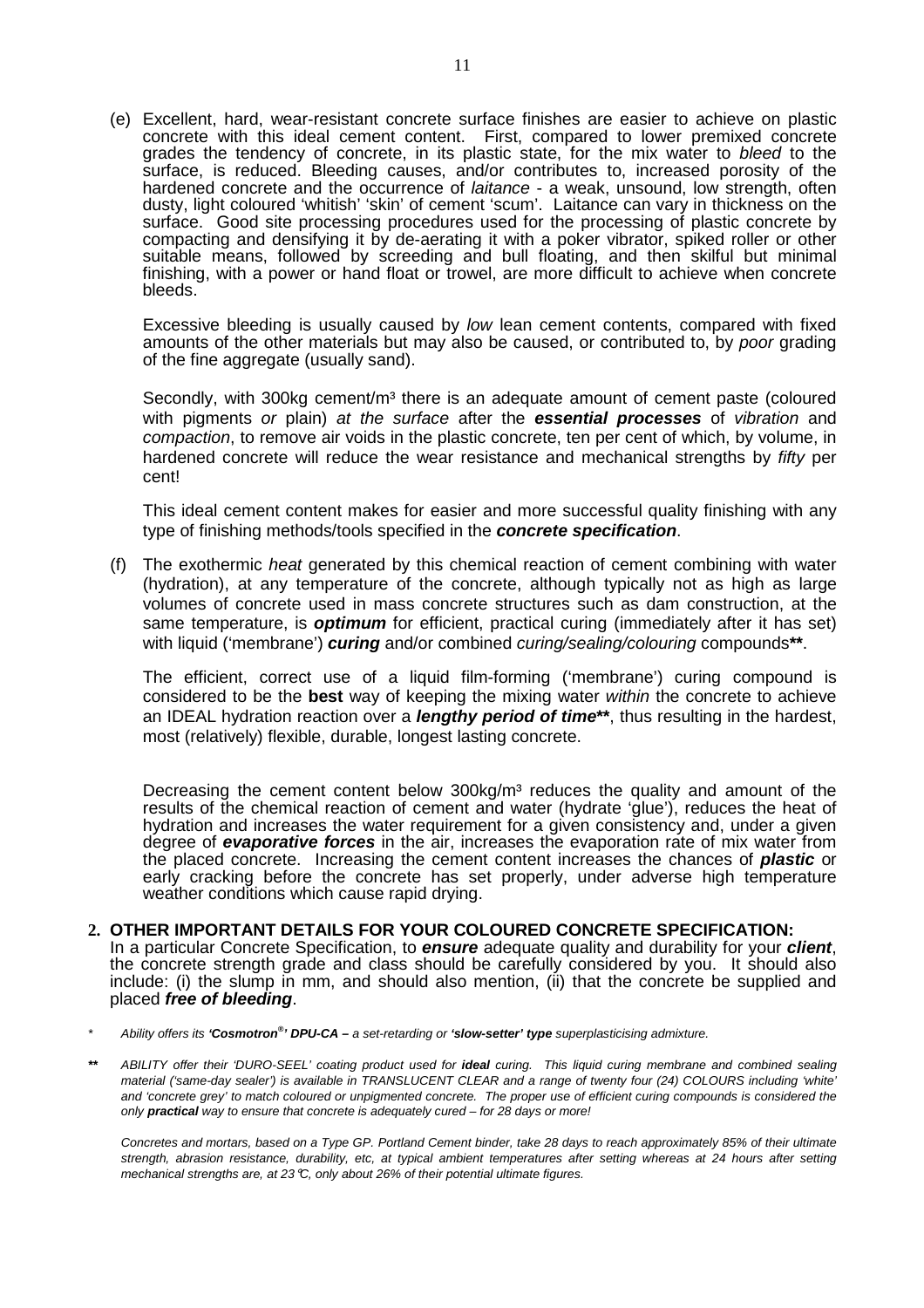# **3. THE CONFORMANCE WITH RELEVANT AUSTRALIAN STANDARDS AND CODES OF PRACTICE:**

 eg. for particular serviceability requirements involving the correct site processing procedures and practices, for the placement and finishing of cast-in-place pre-mixed concrete, Specifiers who care should **particularly** refer to AS3600-2001 (**AUSTRALIAN STANDARD 3600-01**  '**CONCRETE STRUCTURES'**).

# **4. THE CONFORMANCE WITH THE IMPORTANT ABOVE-MENTIONED AUSTRALIAN STANDARD AND OTHER RELEVANT CODES OF PRACTICE AND/OR INDUSTRY AUTHORITY GUIDELINES SPECIFICALLY FOR THE IMPORTANT FUNCTIONS OF CORRECTLY AND ADEQUATELY:**

- (i) Re-mixing the plastic concrete adequately, and for exactly the same time for each load, (typically **10 minutes)** at the transit mixer's fastest mixer barrel speed is recommended before discharge if pigment and/or admixture powder is added followed by the careful checking of the concrete's slump.
- (ii) If the slump is correct as specified, discharging the concrete correctly without the addition of extra water.
- (iii) Placing the concrete with the **correct** grade of steel reinforcement bars, or mesh, for the intended loads, in place supported in the correct position within the excavation or mould on bar chairs.
- (iv) Compacting the concrete with poker vibrators, spiked rollers and/or vibrating screed compacting machines, bars, to remove all occluded air voids which, if entrapped in only a small percentage volume in hardened concrete, can **severely** reduce strength, wear resistance and performance.
- (v) Skilfully and minimally finishing the concrete to the particular surface finish specified.
- (vi) Continuously curing the concrete for at least 7 days, and preferably 28 days or more, *immediately after it has set.*
- (vii) Any after treatment/after finishing required such as honing and polishing following adequate *hardening* of the concrete.

# **CAREFULLY NOTE THAT:**

Any of these important functions that are handled **incorrectly** or **mismanaged,** will result in anything from less-than-perfect, long-lasting, attractive concrete, to concrete which is a **complete debacle** – including weak 'dusting' concrete and possibly the sooner than later problem of **concrete 'cancer'** - the continuous rusting of the reinforcing steal causing the disintegration of the concrete.

**TO ENSURE A SOUND, DURABLE AND AN ATTRACTIVE CONCRETE JOB OR CONCRETE PRODUCT FOR YOU AND YOUR CLIENT, PLEASE SEEK FURTHER INFORMATION AND**  FREE SOUND RECOMMENDATIONS available from the following industry organisations in your capital city. Please consult your telephone directory.

# **AUSTRALIAN PRE-MIXED CONCRETE ASSOCIATION (APMCA)**

**THE STEEL REINFORCEMENT INSTITUTE OF AUSTRALIA (SRI)** 

**CEMENT AND CONCRETE ASSOCIATION OF AUSTRALIA (C & CAA)** 

**CEMENT AND CONCRETE SERVICES (in Sydney only) Phone: (02) 9688 6336** 

**NATIONAL PRECAST CONCRETE ASSOCIATION OF AUSTRALIA (NPCAA)**

**CONCRETE INSTITUTE OF AUSTRALIA (CIA)** 

**CONCRETE MASONRY ASSOCIATION OF AUSTRALIA (CMA)** 

# **CONCRETE ROOFING TILE MANUFACTURERS OF VICTORIA (and in other states).**

**BRICK DEVELOPMENT RESEARCH INSTITUTE** (for the specification and correct use of Portland cement-based laying mortars or jointing 'grouts' for baked clay bricks and pavers).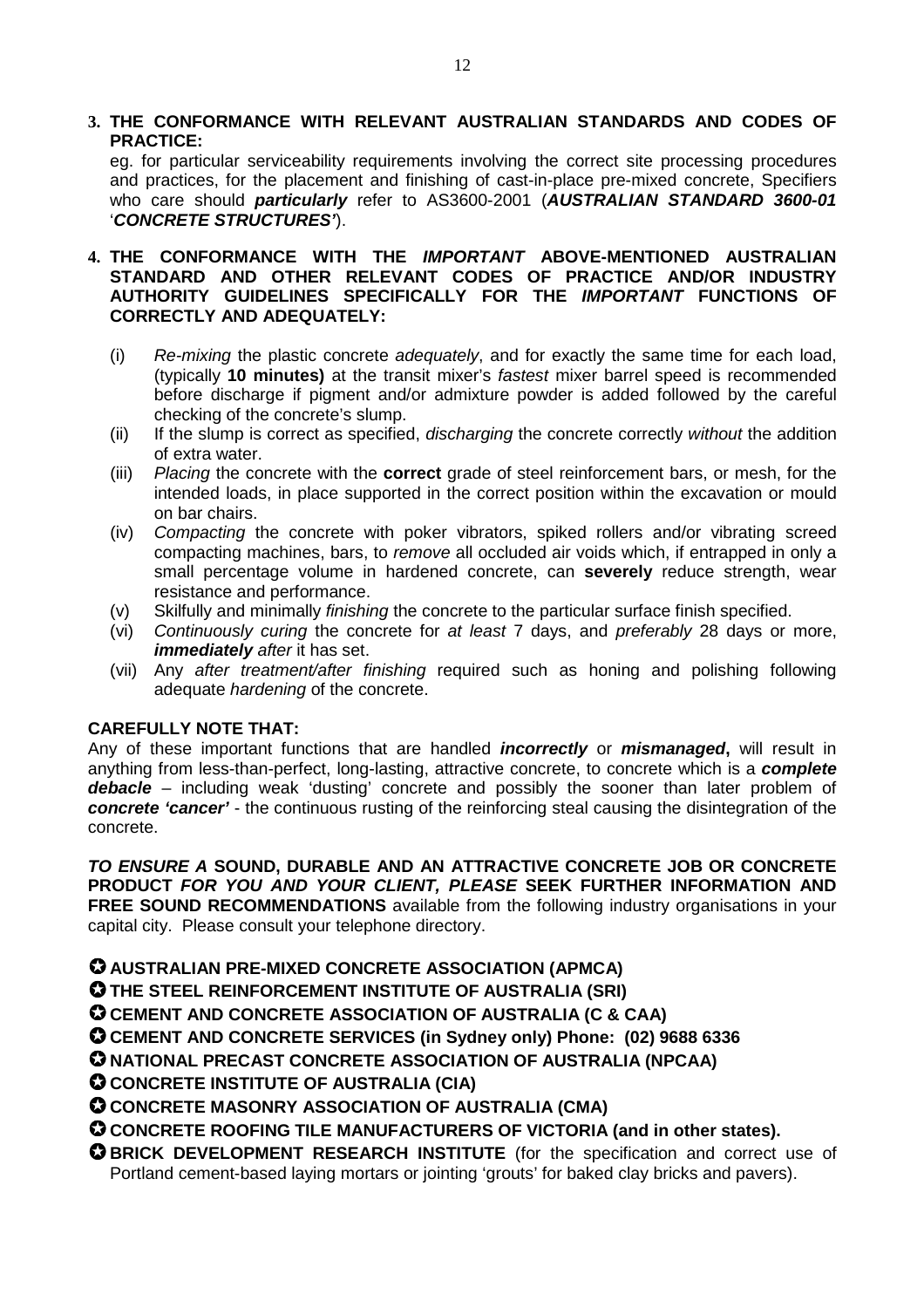#### **EFFLORESCENCE WHICH MAY OCCUR ON THE SURFACE OF UNPIGMENTED PLAIN OR PIGMENTED COLOURED CONCRETE AND COLOURED CONCRETE PRODUCTS.**

Efflorescence is a white or light coloured crystalline salt bloom which may occur on exposed surfaces of virtually any type of cement concrete, mortar, concrete product etc either those coloured with recommended pigments or non-pigmented. It may not be noticeable to any great extent on plain unpigmented concrete, and if it does occur on cast-in-place concrete for pavements, it is usually worn off by foot or vehicle traffic in a short while. Efflorescent defacement is usually variegated and unsightly, sometimes resulting in a hideous architectural expression, and is difficult to remove permanently.

Efflorescent salts are usually much more noticeable on the exposed surfaces of coloured concretes and coloured concrete products – particularly those incorporating **dark colours**. The problem occurs spasmodically and irregularly.

It should **not** generally occur if a 'tight', **detailed** Concrete Specification intended for the production of dense, watertight, quality hardened and **cured** concrete in-place, designed for durability and environmental resistance and which is strictly adhered to by the contractor.

An effective chemical admixture is available which can also be specified to control the occurrence of efflorescence.\*

A comprehensive, yet easy-to-follow cast-in-place concrete (or concrete product) specification provided for, and to be carefully acted upon, by the Contractor or concrete product Manufacturer, written with quality and longevity in view according to items 1. to 4. inclusive on the previous pages (9-12), perhaps with the assistance of the *trade/industry associations* also listed previously or a consulting civil engineer, will generally ensure that efflorescence will **NOT** occur. If the specifier or customer wishes to be certain about this, we suggest the incorporation of Ability's **'EFFLOREIN® ' Mark 2** Powder admixture into the concrete or mortar mix according to their published recommendations for use.

The same suggestion(s) apply for the avoidance of *laitance*, a very weak, light coloured, unsound, often dusty thin 'crusty' layer on the surface of cast-in-place concrete (as opposed to a strong, sound surface - obtained from a **cured**, adequately **compacted**, **low-slump**, relatively, 'dryish' concrete mix - or one having a high slump, but a low w/c ratio obtained with the use of a superplasticising admixture). Laitance is mostly caused by bleeding of a proportion of the total mix water, in excess, to the surface, bringing with it the finer fractions of cement which become 'diluted' and ineffective chemically with too much water.

Both efflorescence and laitance will usually '**mask'** the effect of pigments at the surface, giving the apparent effect of colour 'fading'. The truth of the matter is that the particular colour, if an adequate and satisfactory amount of a suitable pigment has been added, beneath these surface impediments is effective, non-fading and **permanent.** 

#### **SEVEN (7) SPECIFICATION ITEMS THAT MAKE CAST-IN-PLACE CONCRETE PERFECT - COLOURED OR PLAIN!**

Both laitance and efflorescence may be avoided by *particularly* ensuring that the concrete will have:

- 1. An **adequate** cementitious binder content together with an **optimum** quantity of suitable quality aggregates of the correct size gradation. (Use the recommended strength grade of pre-mixed concrete products of supplier members of the Australian Pre-Mixed Concrete Association).
- 2. The lowest water-to-cement ratio (W/C ratio). That is, without a superplasticiser, the lowest slump possible consistent with adequate workability.
- \* Ability Building Chemicals Co. offers its unique **'EFFLOREIN® '** Powder admixture product for cement bound composites. 'Efflorein® ' is effectively used by adding it into either freshly mixed plastic pre-mixed concrete or factory made precast concrete product mixes made with about 10% less water then normal. Please request product data for **'Efflorein® '** powder which may also be added to freshly mixed plastic concrete on arrival at the building site - with or without pigment - and the concrete subsequently re-mixed adequately before discharge without the addition of additional water.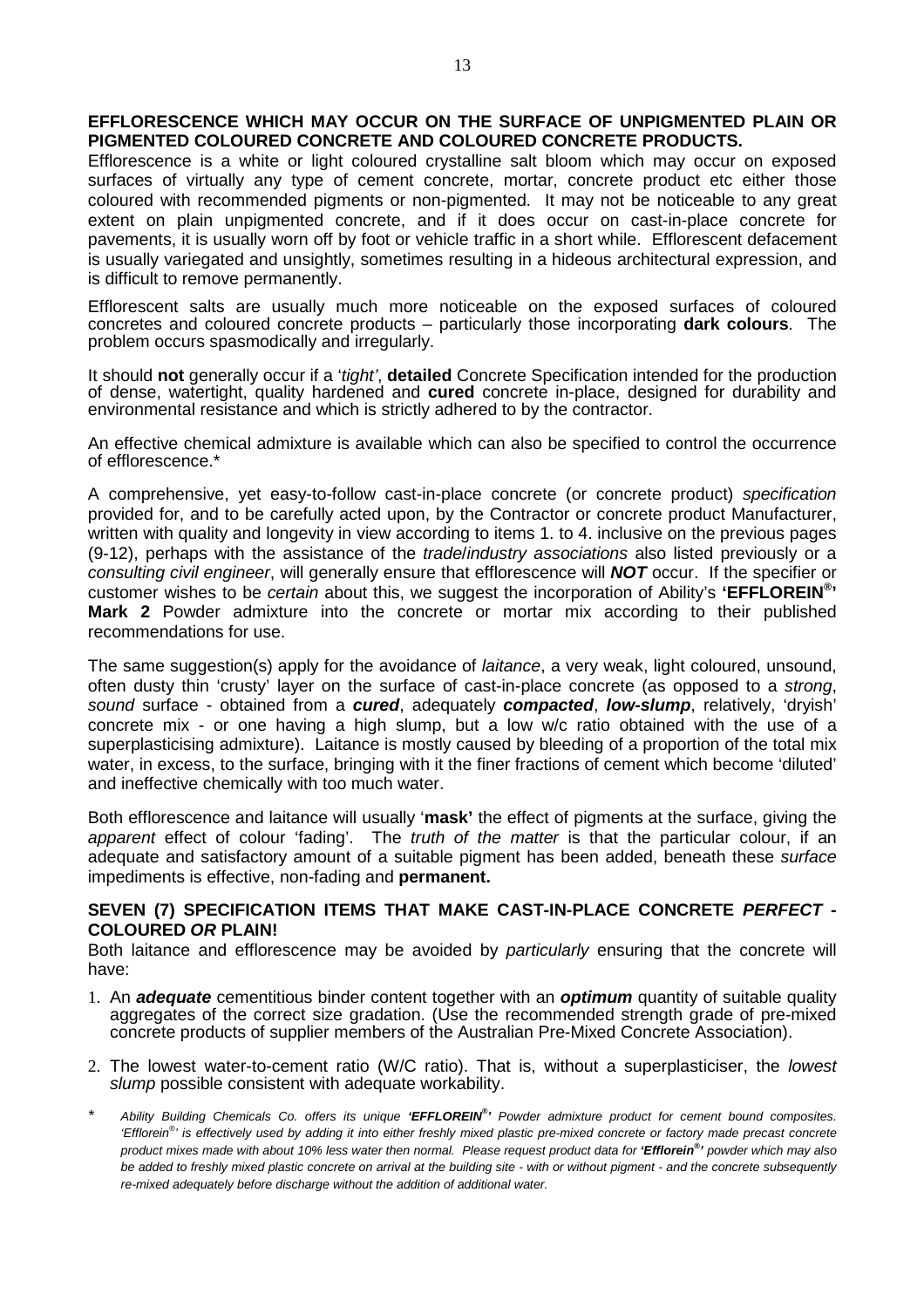- 3. **Freedom** from bleeding of water to the surface. Only **non-**bleeding pre-mixed concrete conforming to AS1379-97 'The Manufacture and Supply of Pre-mixed Concrete' should be used.
- 4. Adequate and satisfactory mixing (mechanical shear) of the plastic concrete or mortar to result in satisfactory dispersion (the uniform distribution and de-agglomeration) of the cement/cementitious material particles and, if present, the ultra-fine pigment particles in the mix water.
- 5. The complete use of correct application/placement, compacting/vibrating procedures to densify and de-aerate plastic concrete or mortar of macro air bubbles, thus avoiding 'honeycombing' voids which causes **gross** weakness and high permeability to liquids.

NB: **over vibration**, however, may also cause problems such as segregation (inconsistent movement of aggregates at the expense of cement paste or vice versa) particularly in lean cement concrete mixes. Therefore compact concrete according to industry recommendations.

- 6. The provision of adequate and satisfactory crack control jointing by means of the correct jointing procedure materials and tool(s) to minimise the appearance of unsightly cracking. If saw cutting is used to provide jointing, ensure that this process is carried out **within** 14 hours of concrete placement - otherwise random cracking may occur elsewhere.
- 7. Long-term continuous curing techniques, practices and materials.\*

#### **PLEASE ALSO NOTE THAT TO ASSIST YOU, PUBLISHED AND VERBAL RECOMMENDATIONS ARE ALWAYS AVAILABLE, FREE OF CHARGE, FROM ABILITY BUILDING CHEMICALS CO.**

#### **REFERENCES:**

- **1.** 'Permanent Coloured Concrete (PCC)' 1974 a paper by Robert F Barber, Melbourne, Australia.
- **2.** 'Colouring Concrete and Mortars' 1987 by Robert F Barber, Ability Building Chemicals Co,, Melbourne, Australia.
- **3.** 'Colouring Concrete' Publication C5 of the Cement and Concrete Association of Australia, 1959. (An Australian Industry **Draft** Mark V of an improved/updated version of this has been produced by and is available from Ability Building Chemicals Co, subsidiary of Australian Oxides Pty Ltd).
- **4.** 'Colour in Architecture Synthetic Inorganic Pigments in Concrete and Mortar'. Published by Farbenfabriken Bayer AG, Leverkusen, W Germany (May, 1967 O/N P7278/usa USA 186- 667/61961).
- **5.** 'Coloured Concrete'. Published by Bayer AG, W Germany (O/N AC/P13802 Edition: 1/11/71 E 60-714/60360).
- **\*** Ability offer their 'DURO-SEEL' for **ideal** curing. This liquid curing membrane/sealing material is applied to the surface of freshly finished concrete by suitable means of spray equipment or a soft broom **immediately** after the final set has occurred. This is typically immediately after a time period of about 3½ hours at 20ºC after placement forN32 (32MPa) concrete. 'Duro-Seel' is available in TRANSLUCENT CLEAR and a range of COLOURS including White (to reflect heat) and 'Concrete Grey' to match noncoloured grey cement bound concrete.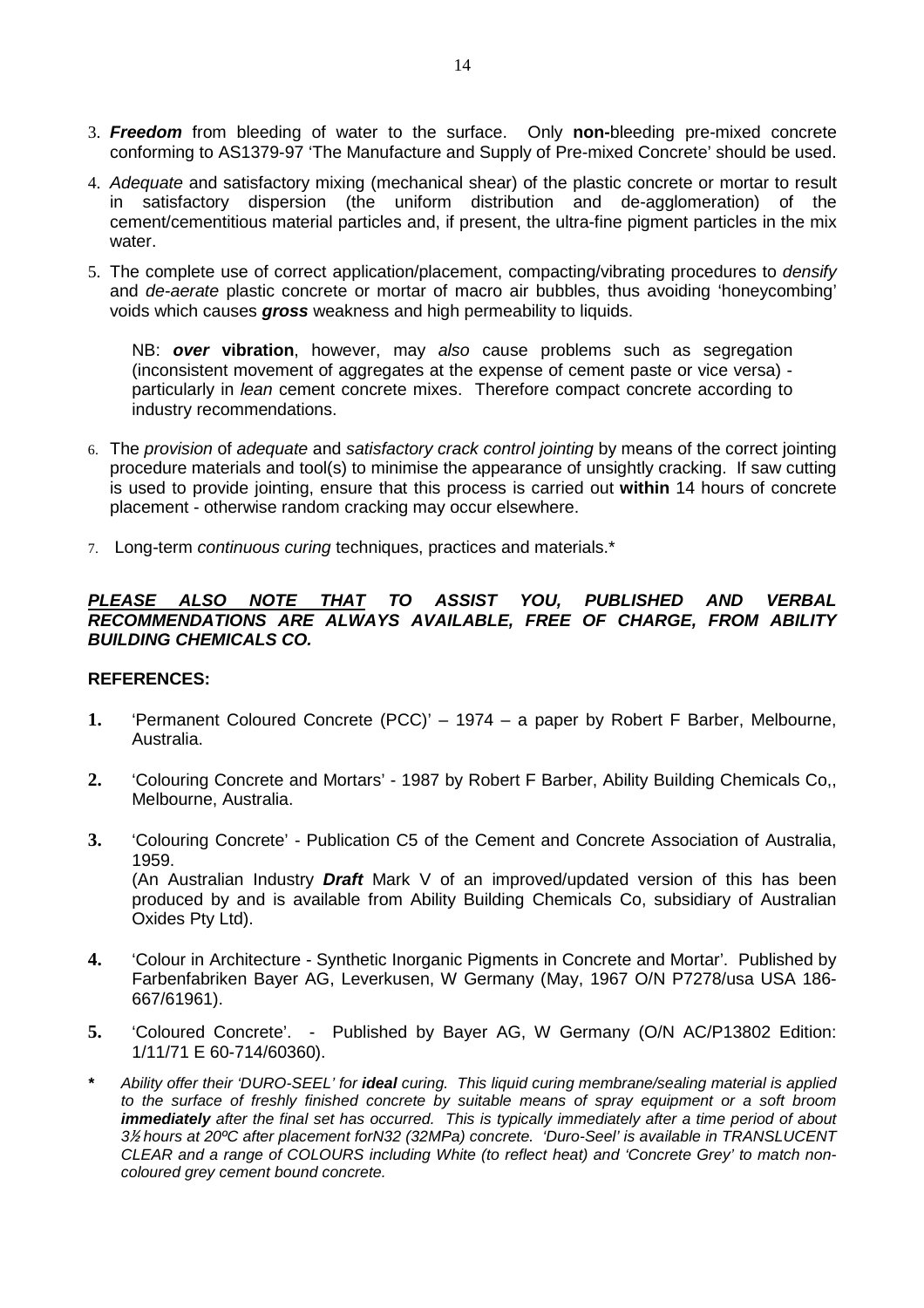- **6.** 'Pigments: Their Possibilities and Limitations in the Building Industry' by Dr. Peter Kresse (Technical Service Department for Farbenfabriken Bayer AG, Uerdigen Factory). Published December 10<sup>th</sup>, 1966 in 'Chemistry and Industry' magazine.
- **7.** 'Some Aspects of Pigmentation of Concrete' 1969 by B Kroone and F A Blakey (Both of Division of Building Research, CSIRO, Highett, Victoria, Australia). Published in 'Constructional Review' periodical published by the Cement and Concrete Association of Australia, July 1968.
- **8.** 'Guidelines for Colouring Concrete Products' by C H Love, Manager, Technical Promotion, Pfizer Minerals, Pigments and Metals Division - Chas Pfizer & Co.(USA). Published in the US 'Concrete Products' magazine, Volume 17, No 7, July 1968. (NB: Pfizer has since sold their USA and UK pigment businesses to Harcross Chemicals Inc - now called Elementis Pigments Corp)
- **9.** 'Colour for Concrete Surfaces' by W.E. Nightingale. (Managing Director, Stipplecote Products Ltd, Lower Hutt, New Zealand). Published in 'New Zealand Concrete Constructions', 12 October 1967.
- **10.** 'Colour in Autoclaved Products' by C James Gulde, (Executive Vice President of Crowe Gulde Inc). Published by Crowe Gulde Inc, Amarillo, Texas, USA.
- **11. 'The Artist's Handbook of Materials and Techniques', by Ralph Mayer. Fifth** Edition (1991) published by Faber & Faber, London, Great Britain.
- **12.** 'Outlines of Paint Technology' by Noel Heaton. Published, 1947 by Chas Griffin & Co Pty Ltd, London, Great Britain.
- **13.** 'Admixtures for Concrete'. published by American Concrete Institute (Reported by ACI. COMMITTEE 212 - proceedings V60, No 11, November, 1963. Copies available from ACI, PO Box 4754, Redford Station, Detroit, Michigan, USA, 48219.
- **14.** 'The Use of Chemical **Admixtures** in Concrete' A Workshop. Published December, 1975 by the School of Civil Engineering, The University of New South Wales, P.O. Box 1, Kensington, NSW, Australia, 2033. Copies of proceedings available from Unisearch Ltd, C/- The University of New South Wales.
- **15.** 'A Concrete Primer' 2002 edition published by ACI (address as listed in No 13 above).
- **16.** Booklet of technical papers presented at a 'SEMINAR ON CONCRETE ADMIXTURES' on April  $20<sup>th</sup>$ , 1982 - published by the Concrete Institute of Australia.
- **17.** 'Surface Coatings' Volumes 1 and 2, published by the Surface Coatings Association of Australia.
- **18.** BS EN 12878-1999 'PIGMENTS FOR PORTLAND CEMENTS & PORTLAND CEMENT PRODUCTS'
- **19.** ASTM C979-1999 "COLOR PIGMENTS FOR INTEGRAL COLORATION OF CONCRETES AND MORTARS"
- **20.** AS K54-1935 "COLOUR PIGMENTS FOR USE WITH PORTLAND CEMENT".